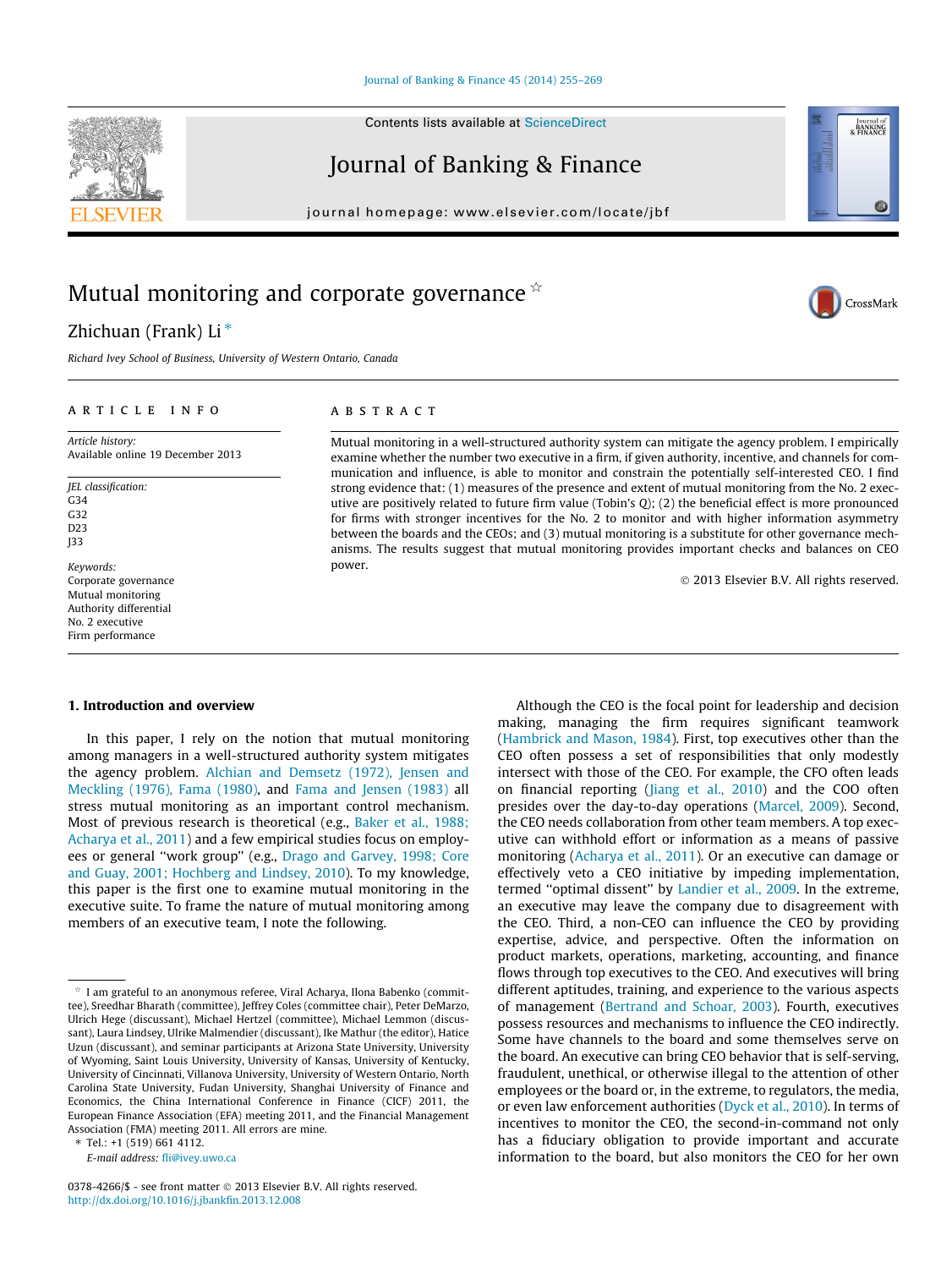sake. The fact that the CEOs are generally much older than the No. 2s generates divergent horizons. Mutual monitoring should be more intense when old CEOs are about to retire and have less career or reputation concerns and young No. 2s still care about the future of their firms ([Acharya et al., 2011](#page--1-0)). After all, their compensation and promotion within the firm are linked to the performance of the entire company. Even if they seek outside options, they will be more competitive on the job market if their firms have performed well ([Fee and Hadlock, 2003\)](#page--1-0).

In theory and practice, mutual monitoring can lead to better executive decisions pertaining to investment and financial policy and to a lower likelihood of unfortunate or illegal events or corporate disaster. Of course, the presence and effectiveness of mutual monitoring will vary in the authority, credibility, and influence of team members, whether team members have access to relevant information, and proximity of team members to decision-making processes. My measures of mutual monitoring reflect these tensions.

To measure mutual monitoring, I focus on executives I surmise to be second-in-command to the  $CEO<sup>1</sup>$  In the framework of mutual monitoring, conferring authority on the No. 2 executive is particularly important, because such executives can closely observe the CEOs on a routine basis whereas even the most diligent boards cannot. [Alchian](#page--1-0) [and Demsetz \(1972\)](#page--1-0) suggest the No. 2 executive in the firm, if given proper authority and channels, is able to constrain the self-serving actions of the CEOs. Of course, the second-in-command can be extremely powerful in some firms, even to the point of ousting the CEO, whereas her influence can be insignificant in other firms.

I identify the No. 2 executive as the highest paid employee other than the CEO. $^2$  First, I use the gap between the compensation of the CEO and that of the second-highest-paid executive scaled by CEO total compensation, as a proxy for the authority differential between the two executives, and, thus, as a proxy for the relative monitoring capacity of the No. 2. This pay gap, hereafter known as the ''GAP,'' is likely to be correlated with various attributes of the second-in-command relative to the CEO, including skill, power, and influence (as distinct from formal authority), all of which determine monitoring capability.

Second, I create a variable that indicates whether the No. 2 executive also serves as a director on the company board. Director-No. 2 is a dummy that takes the value one if the No. 2 is a board director in her firm, zero otherwise. The presence of the executive on the board reduces the information asymmetry between the board and the CEO, which is likely to enhance the monitoring effectiveness of the board (Inderst and Mueller,  $2009$ ).<sup>3</sup> Board membership provides the executive with formal and informal channels for monitoring authority and information transmission.

Third, because titles are likely to represent structural power, influence, and access to information ([Finkelstein, 1992](#page--1-0)), I consider whether the No. 2 executive also holds the title of ''President.'' President-No. 2 is a dummy equal to one if the No. 2 is the president of the firm, zero otherwise. Generally, the No. 2 executive can supply more checks and balances relative to the CEO if she is the president of the firm than if she is one of the vice presidents and the CEO is the president ([Worrel et al., 1997](#page--1-0)).

Finally, if the No. 2 joined the firm after the CEO, she is more likely to be loyal to or serve at the pleasure of the CEO ([Landier](#page--1-0) [et al., 2013](#page--1-0)). A No. 2 appointed prior to the CEO is less likely to

be co-opted<sup>4</sup> and is more likely to monitor the CEO. The measure I employ indicates whether the No. 2 was appointed prior to the CEO. Independent-No. 2 is a dummy that equals one if the No. 2 joined the company before the CEO, zero otherwise. Mutual monitoring will be more effective when the GAP is smaller and when one or more of the three indicator variables takes the value of one.

I use these four proxies to test the implications of mutual monitoring for firm performance and policy, and to examine the relation between mutual monitoring and other governance characteristics. My analysis yields four classes of results.

First, I empirically identify executive, board, and firm characteristics that are associated with the measures of mutual monitoring. I find the strength of mutual monitoring is negatively correlated with governance quality measures, suggesting mutual monitoring allows the firm to substitute away from more expensive governance mechanisms, such as direct monitoring by the board.

Second, I find a significant relation between firm performance and the measures of mutual monitoring. For an increase in the GAP of one standard deviation, Tobin's Q one period forward is lower by the equivalent of \$20 million. Moreover, Tobin's Q one period forward is significantly and positively related to the three indicator variables for mutual monitoring, specifically Director-No. 2, President-No. 2, and Independent-No. 2. These results are consistent with the presence of mutual monitoring and the relevance of mutual monitoring for firm performance.

Third, my four measures of mutual monitoring interact with CEO duality, horizon difference between the top two executives, industry homogeneity, and firm tangibility in a way that suggests the effect of mutual monitoring on firm performance is more prominent in firms where the No. 2 executive has sufficient incentive to monitor and where the information asymmetry between the board and the CEO is high.

Endogeneity in performance-on-structure and structure-onstructure experiments is a common and difficult problem (e.g., [Rob](#page--1-0)[erts and Whited, 2011\)](#page--1-0). In my empirical context, if shareholders can optimally assign the monitoring capacity to the No. 2 executive and adjust it in an instantaneous and costless way, there should be no empirical relation between mutual monitoring and firm performance.<sup>5</sup> It is plausible, however, that the transaction costs of altering the authority system of mutual monitoring are present and nontrivial, so that one would be more likely to expect to observe a connection between my measures of mutual monitoring and firm performance, policy, and governance structure. Indeed, statistically the empirical results in the paper are robust to using a variety of relevant control variables and econometric methods. Furthermore, I show that the endogeneity problem actually works against finding the documented relations between mutual monitoring and firm performance.

The remainder of the paper is organized as follows. Section 2 describes the data and Section [3](#page--1-0) provides statistical description of the No. 2 compared to the CEO. Section [4](#page--1-0) examines the relation of mutual monitoring and executive, firm, and governance attributes. Section [5](#page--1-0) identifies the relation between mutual monitoring and firm performance. Section [6](#page--1-0) studies the interactions between mutual monitoring capacity and incentives. Section [7](#page--1-0) discusses alternative explanations. Section [8](#page--1-0) concludes.

#### 2. Data sources

I construct my sample with firms that comprise the ExecuComp database for the years 1993–2006. The database contains details of

 $1$  Mutual monitoring is more effective in a well-balanced authority structure as well as in small-group settings. In large groups, agents tend to free ride ([Isaac and](#page--1-0) [Walker, 1988\)](#page--1-0) and have natural limits to observing each other [\(Heckathorn, 1988;](#page--1-0) [Kandel and Lazear, 1992](#page--1-0)). In this sense, the No. 2 executive is a natural focal point for examining mutual monitoring.

An alternative categorization that ignores the "CEO" title and defines the No.1 and No. 2 by their total compensation produces similar results.

<sup>&</sup>lt;sup>3</sup> Keeping board independence constant, I show the No. 2 executive is a more effective monitor than an arbitrary inside director.

<sup>&</sup>lt;sup>4</sup> I adopt this notion from [Coles et al. \(2010\),](#page--1-0) who develop the same argument for outside directors.

<sup>5</sup> See the optimal contracting literature, e.g., [Demstez and Lehn \(1985\)](#page--1-0) and [Coles](#page--1-0) [et al., \(2012\)](#page--1-0), for equilibrium explanations.